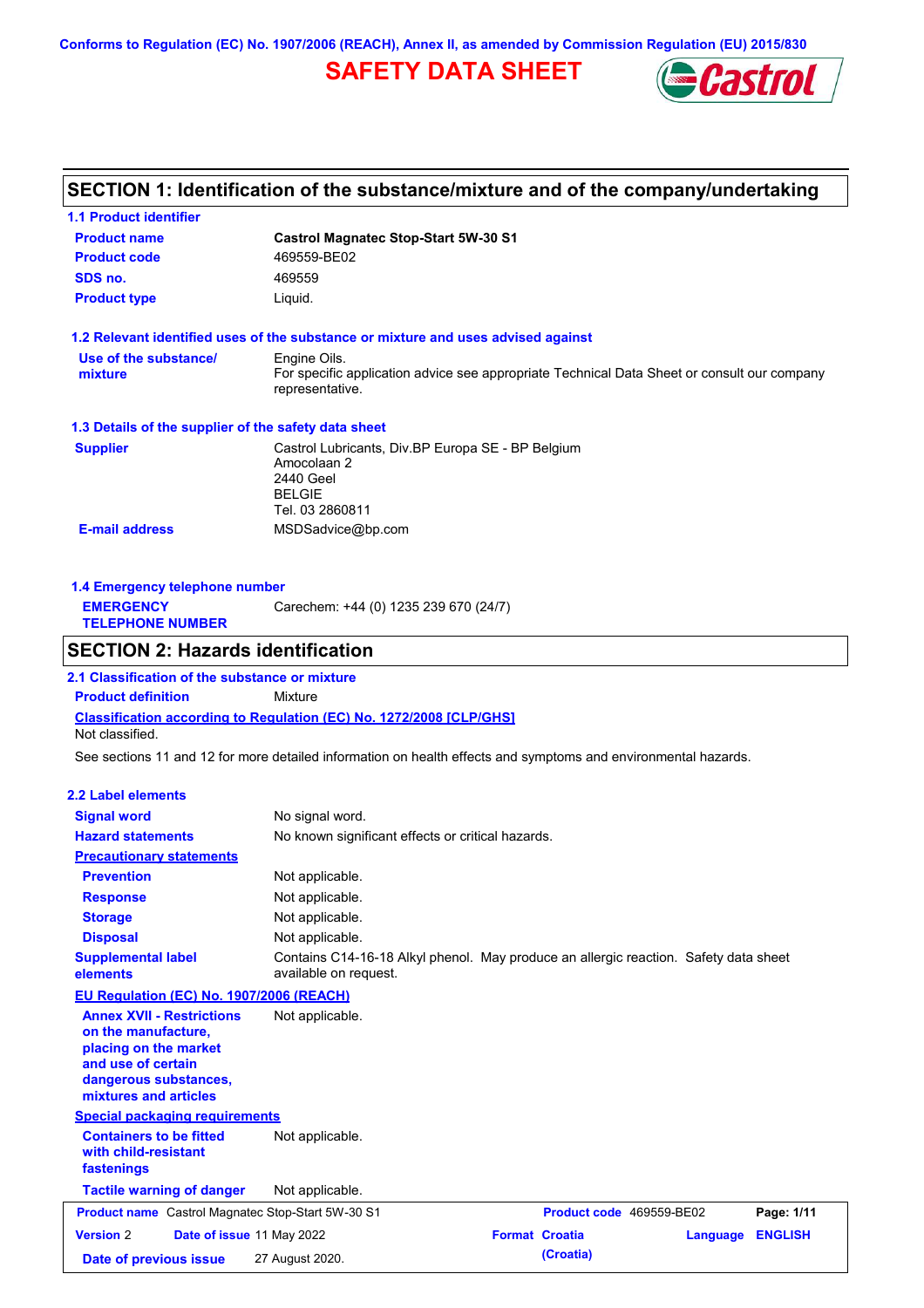# **SECTION 2: Hazards identification**

| 2.3 Other hazards                                                                                                        |                                                                                                                                                                                                                          |
|--------------------------------------------------------------------------------------------------------------------------|--------------------------------------------------------------------------------------------------------------------------------------------------------------------------------------------------------------------------|
| <b>Results of PBT and vPvB</b><br>assessment                                                                             | Product does not meet the criteria for PBT or vPvB according to Regulation (EC) No. 1907/2006,<br>Annex XIII.                                                                                                            |
| <b>Product meets the criteria</b><br>for PBT or vPvB according<br>to Regulation (EC) No.<br><b>1907/2006, Annex XIII</b> | This mixture does not contain any substances that are assessed to be a PBT or a vPvB.                                                                                                                                    |
| Other hazards which do<br>not result in classification                                                                   | Defatting to the skin.<br>USED ENGINE OILS<br>Used engine oil may contain hazardous components which have the potential to cause skin<br>cancer.<br>See Toxicological Information, section 11 of this Safety Data Sheet. |

### **SECTION 3: Composition/information on ingredients**

Mixture

### **3.2 Mixtures**

**Product definition**

Highly refined base oil (IP 346 DMSO extract < 3%). Proprietary performance additives.

| <b>Product/ingredient</b><br>name                                              | <b>Identifiers</b>                                                                   | $\frac{9}{6}$ | <b>Regulation (EC) No.</b><br>1272/2008 [CLP] | <b>Type</b> |
|--------------------------------------------------------------------------------|--------------------------------------------------------------------------------------|---------------|-----------------------------------------------|-------------|
| <b>Zubricating oils (petroleum), C20-50,</b><br>hydrotreated neutral oil-based | REACH #: 01-2119474889-13<br>EC: 276-738-4<br>CAS: 72623-87-1<br>Index: 649-483-00-5 | 225 - ≤50     | Asp. Tox. 1, H304                             | [1] [2]     |
| C14-16-18 Alkyl phenol                                                         | REACH #: 01-2119498288-19                                                            | ≤0.3          | Skin Sens, 1B, H317<br>STOT RE 2. H373        | $[1]$       |

### **See Section 16 for the full text of the H statements declared above.**

### **Type**

 $\mathbf{r}$ 

[1] Substance classified with a health or environmental hazard

[2] Substance with a workplace exposure limit

[3] Substance meets the criteria for PBT according to Regulation (EC) No. 1907/2006, Annex XIII

[4] Substance meets the criteria for vPvB according to Regulation (EC) No. 1907/2006, Annex XIII

[5] Substance of equivalent concern

[6] Additional disclosure due to company policy

Occupational exposure limits, if available, are listed in Section 8.

# **SECTION 4: First aid measures**

| 4.1 Description of first aid measures |                                                                                                                                                                                                                                                               |
|---------------------------------------|---------------------------------------------------------------------------------------------------------------------------------------------------------------------------------------------------------------------------------------------------------------|
| Eye contact                           | In case of contact, immediately flush eyes with plenty of water for at least 15 minutes. Eyelids<br>should be held away from the eyeball to ensure thorough rinsing. Check for and remove any<br>contact lenses. Get medical attention.                       |
| <b>Skin contact</b>                   | Wash skin thoroughly with soap and water or use recognised skin cleanser. Remove<br>contaminated clothing and shoes. Wash clothing before reuse. Clean shoes thoroughly before<br>reuse. Get medical attention if irritation develops.                        |
| <b>Inhalation</b>                     | $\mathbf{F}$ inhaled, remove to fresh air. In case of inhalation of decomposition products in a fire,<br>symptoms may be delayed. The exposed person may need to be kept under medical<br>surveillance for 48 hours. Get medical attention if symptoms occur. |
| <b>Ingestion</b>                      | Do not induce vomiting unless directed to do so by medical personnel. Get medical attention if<br>symptoms occur.                                                                                                                                             |
| <b>Protection of first-aiders</b>     | No action shall be taken involving any personal risk or without suitable training.                                                                                                                                                                            |

### **4.2 Most important symptoms and effects, both acute and delayed**

See Section 11 for more detailed information on health effects and symptoms.

| <b>Potential acute health effects</b>                                                      |                                                   |                                                                                      |                                 |            |
|--------------------------------------------------------------------------------------------|---------------------------------------------------|--------------------------------------------------------------------------------------|---------------------------------|------------|
| <b>Inhalation</b>                                                                          | delayed following exposure.                       | Exposure to decomposition products may cause a health hazard. Serious effects may be |                                 |            |
| <b>Ingestion</b>                                                                           | No known significant effects or critical hazards. |                                                                                      |                                 |            |
| <b>Skin contact</b>                                                                        |                                                   | Defatting to the skin. May cause skin dryness and irritation.                        |                                 |            |
| <b>Eye contact</b>                                                                         | No known significant effects or critical hazards. |                                                                                      |                                 |            |
| Delayed and immediate effects as well as chronic effects from short and long-term exposure |                                                   |                                                                                      |                                 |            |
| <b>Product name</b> Castrol Magnatec Stop-Start 5W-30 S1                                   |                                                   |                                                                                      | <b>Product code</b> 469559-BE02 | Page: 2/11 |

| <b>Product name</b> Castrol Magnatec Stop-Start 5W-30 S1 |  | <b>Product code</b> 469559-BE02  |  | Page: 2/11            |                  |  |
|----------------------------------------------------------|--|----------------------------------|--|-----------------------|------------------|--|
| <b>Version 2</b>                                         |  | <b>Date of issue 11 May 2022</b> |  | <b>Format Croatia</b> | Language ENGLISH |  |
| Date of previous issue                                   |  | 27 August 2020.                  |  | (Croatia)             |                  |  |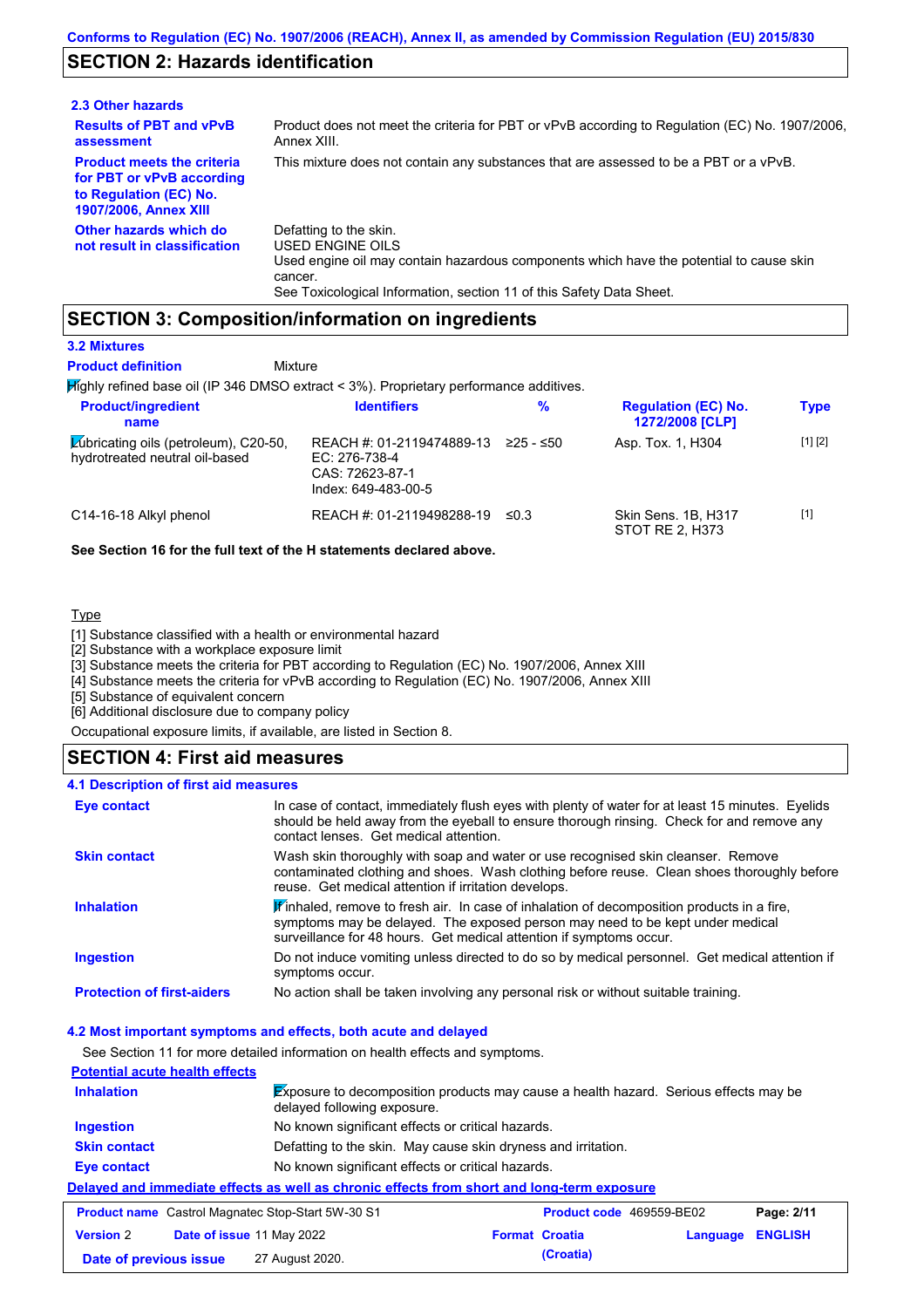### **Conforms to Regulation (EC) No. 1907/2006 (REACH), Annex II, as amended by Commission Regulation (EU) 2015/830**

# **SECTION 4: First aid measures**

| <b>Inhalation</b>   | Overexposure to the inhalation of airborne droplets or aerosols may cause irritation of the<br>respiratory tract. |
|---------------------|-------------------------------------------------------------------------------------------------------------------|
| <b>Ingestion</b>    | Ingestion of large quantities may cause nausea and diarrhoea.                                                     |
| <b>Skin contact</b> | Prolonged or repeated contact can defat the skin and lead to irritation and/or dermatitis.                        |
| <b>Eye contact</b>  | Potential risk of transient stinging or redness if accidental eye contact occurs.                                 |

### **4.3 Indication of any immediate medical attention and special treatment needed**

```
Notes to physician Treatment should in general be symptomatic and directed to relieving any effects.
                   In case of inhalation of decomposition products in a fire, symptoms may be delayed.
                   The exposed person may need to be kept under medical surveillance for 48 hours.
```
# **SECTION 5: Firefighting measures**

| 5.1 Extinguishing media                                   |                                                                                                                                                                                                                                                                                                                                                                   |  |
|-----------------------------------------------------------|-------------------------------------------------------------------------------------------------------------------------------------------------------------------------------------------------------------------------------------------------------------------------------------------------------------------------------------------------------------------|--|
| <b>Suitable extinguishing</b><br>media                    | In case of fire, use foam, dry chemical or carbon dioxide extinguisher or spray.                                                                                                                                                                                                                                                                                  |  |
| <b>Unsuitable extinguishing</b><br>media                  | Do not use water jet. The use of a water jet may cause the fire to spread by splashing the<br>burning product.                                                                                                                                                                                                                                                    |  |
| 5.2 Special hazards arising from the substance or mixture |                                                                                                                                                                                                                                                                                                                                                                   |  |
| <b>Hazards from the</b><br>substance or mixture           | In a fire or if heated, a pressure increase will occur and the container may burst.                                                                                                                                                                                                                                                                               |  |
| <b>Hazardous combustion</b><br>products                   | Combustion products may include the following:<br>carbon oxides (CO, CO <sub>2</sub> ) (carbon monoxide, carbon dioxide)<br>metal oxide/oxides<br>nitrogen oxides ( $NO$ , $NO2$ etc.)                                                                                                                                                                            |  |
| 5.3 Advice for firefighters                               |                                                                                                                                                                                                                                                                                                                                                                   |  |
| <b>Special precautions for</b><br>fire-fighters           | No action shall be taken involving any personal risk or without suitable training. Promptly<br>isolate the scene by removing all persons from the vicinity of the incident if there is a fire.                                                                                                                                                                    |  |
| <b>Special protective</b><br>equipment for fire-fighters  | Fire-fighters should wear appropriate protective equipment and self-contained breathing<br>apparatus (SCBA) with a full face-piece operated in positive pressure mode. Clothing for fire-<br>fighters (including helmets, protective boots and gloves) conforming to European standard EN<br>469 will provide a basic level of protection for chemical incidents. |  |

# **SECTION 6: Accidental release measures**

|                                                          | 6.1 Personal precautions, protective equipment and emergency procedures                                                                                                                                                                                                                                                                                                                        |                       |                          |                |
|----------------------------------------------------------|------------------------------------------------------------------------------------------------------------------------------------------------------------------------------------------------------------------------------------------------------------------------------------------------------------------------------------------------------------------------------------------------|-----------------------|--------------------------|----------------|
| For non-emergency<br>personnel                           | No action shall be taken involving any personal risk or without suitable training. Evacuate<br>surrounding areas. Keep unnecessary and unprotected personnel from entering. Do not touch<br>or walk through spilt material. Floors may be slippery; use care to avoid falling. Put on<br>appropriate personal protective equipment.                                                            |                       |                          |                |
| For emergency responders                                 | If specialised clothing is required to deal with the spillage, take note of any information in<br>Section 8 on suitable and unsuitable materials. See also the information in "For non-<br>emergency personnel".                                                                                                                                                                               |                       |                          |                |
| <b>6.2 Environmental</b><br>precautions                  | Avoid dispersal of spilt material and runoff and contact with soil, waterways, drains and sewers.<br>Inform the relevant authorities if the product has caused environmental pollution (sewers,<br>waterways, soil or air).                                                                                                                                                                    |                       |                          |                |
| 6.3 Methods and material for containment and cleaning up |                                                                                                                                                                                                                                                                                                                                                                                                |                       |                          |                |
| <b>Small spill</b>                                       | Stop leak if without risk. Move containers from spill area. Absorb with an inert material and<br>place in an appropriate waste disposal container. Dispose of via a licensed waste disposal<br>contractor.                                                                                                                                                                                     |                       |                          |                |
| <b>Large spill</b>                                       | Stop leak if without risk. Move containers from spill area. Prevent entry into sewers, water<br>courses, basements or confined areas. Contain and collect spillage with non-combustible,<br>absorbent material e.g. sand, earth, vermiculite or diatomaceous earth and place in container<br>for disposal according to local regulations. Dispose of via a licensed waste disposal contractor. |                       |                          |                |
| 6.4 Reference to other<br><b>sections</b>                | See Section 1 for emergency contact information.<br>See Section 5 for firefighting measures.<br>See Section 8 for information on appropriate personal protective equipment.<br>See Section 12 for environmental precautions.<br>See Section 13 for additional waste treatment information.                                                                                                     |                       |                          |                |
| <b>Product name</b> Castrol Magnatec Stop-Start 5W-30 S1 |                                                                                                                                                                                                                                                                                                                                                                                                |                       | Product code 469559-BE02 | Page: 3/11     |
| <b>Version 2</b><br>Date of issue 11 May 2022            |                                                                                                                                                                                                                                                                                                                                                                                                | <b>Format Croatia</b> | Language                 | <b>ENGLISH</b> |
| Date of previous issue                                   | 27 August 2020.                                                                                                                                                                                                                                                                                                                                                                                | (Croatia)             |                          |                |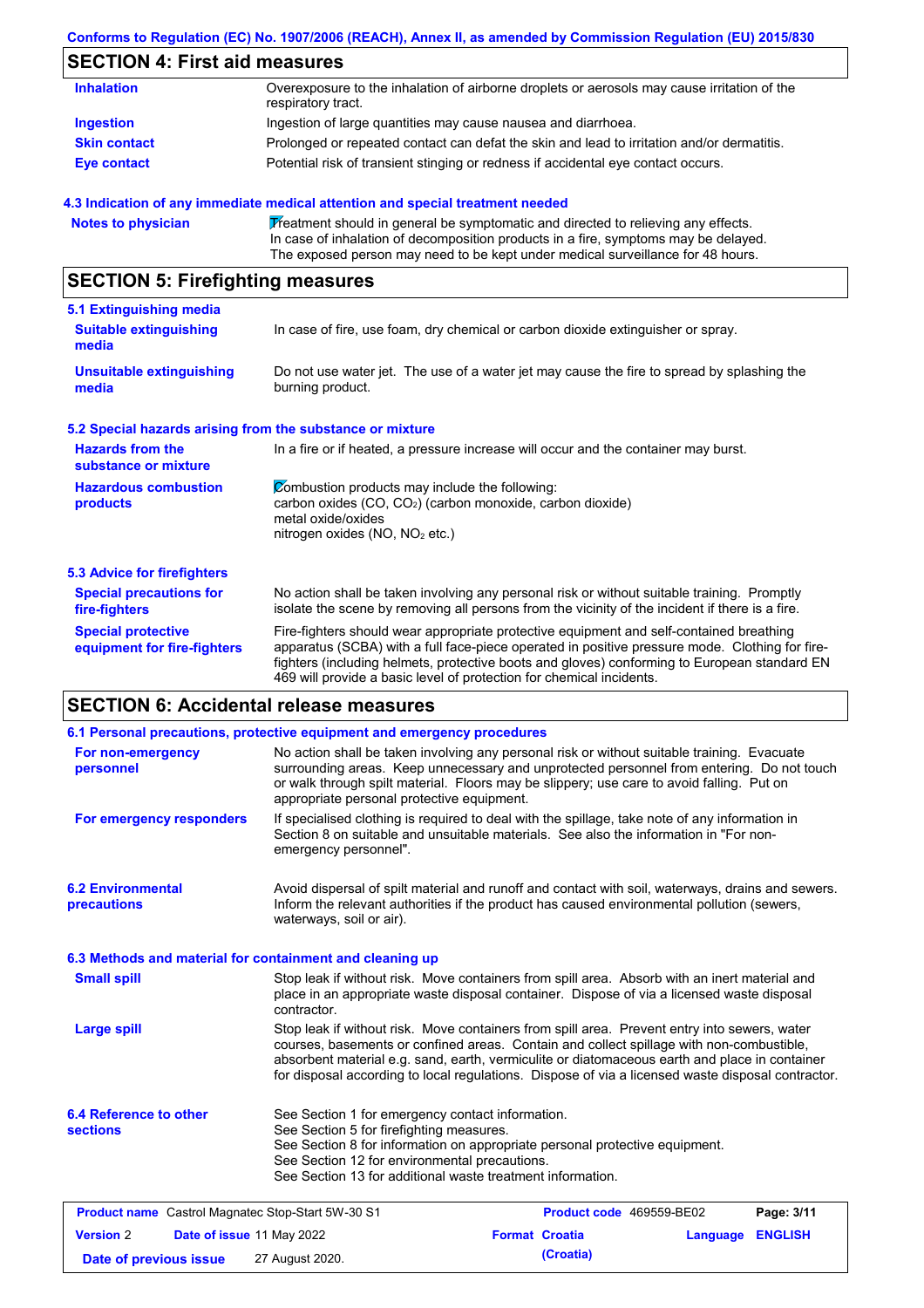### **SECTION 7: Handling and storage**

| 7.1 Precautions for safe handling                                                    |                                                                                                                                                                                                                                                                                                                                                                                                                                                                                          |
|--------------------------------------------------------------------------------------|------------------------------------------------------------------------------------------------------------------------------------------------------------------------------------------------------------------------------------------------------------------------------------------------------------------------------------------------------------------------------------------------------------------------------------------------------------------------------------------|
| <b>Protective measures</b>                                                           | Put on appropriate personal protective equipment.                                                                                                                                                                                                                                                                                                                                                                                                                                        |
| <b>Advice on general</b><br>occupational hygiene                                     | Eating, drinking and smoking should be prohibited in areas where this material is handled,<br>stored and processed. Wash thoroughly after handling. Remove contaminated clothing and<br>protective equipment before entering eating areas. See also Section 8 for additional<br>information on hygiene measures.                                                                                                                                                                         |
| <b>7.2 Conditions for safe</b><br>storage, including any<br><i>incompatibilities</i> | Store in accordance with local requlations. Store in a dry, cool and well-ventilated area, away<br>from incompatible materials (see Section 10). Keep away from heat and direct sunlight. Keep<br>container tightly closed and sealed until ready for use. Containers that have been opened must<br>be carefully resealed and kept upright to prevent leakage. Store and use only in equipment/<br>containers designed for use with this product. Do not store in unlabelled containers. |
| <b>Not suitable</b>                                                                  | Prolonged exposure to elevated temperature.                                                                                                                                                                                                                                                                                                                                                                                                                                              |
| 7.3 Specific end use(s)                                                              |                                                                                                                                                                                                                                                                                                                                                                                                                                                                                          |
| <b>Recommendations</b>                                                               | See section 1.2 and Exposure scenarios in annex, if applicable.                                                                                                                                                                                                                                                                                                                                                                                                                          |

### **SECTION 8: Exposure controls/personal protection**

### **8.1 Control parameters**

**Occupational exposure limits** No exposure limit value known.

Whilst specific OELs for certain components may be shown in this section, other components may be present in any mist, vapour or dust produced. Therefore, the specific OELs may not be applicable to the product as a whole and are provided for guidance only.

#### **Recommended monitoring procedures**

If this product contains ingredients with exposure limits, personal, workplace atmosphere or biological monitoring may be required to determine the effectiveness of the ventilation or other control measures and/or the necessity to use respiratory protective equipment. Reference should be made to monitoring standards, such as the following: European Standard EN 689 (Workplace atmospheres - Guidance for the assessment of exposure by inhalation to chemical agents for comparison with limit values and measurement strategy) European Standard EN 14042 (Workplace atmospheres - Guide for the application and use of procedures for the assessment of exposure to chemical and biological agents) European Standard EN 482 (Workplace atmospheres - General requirements for the performance of procedures for the measurement of chemical agents) Reference to national guidance documents for methods for the determination of hazardous substances will also be required.

### **Derived No Effect Level**

No DNELs/DMELs available.

### **Predicted No Effect Concentration**

No PNECs available

| <b>8.2 Exposure controls</b>                             |                                                                                                                                                                                                                                                                                                                                                                                                                                                                                                                                                                                                                                                                                                                                                                                                                                                                                                                                                                                                         |                                   |                |
|----------------------------------------------------------|---------------------------------------------------------------------------------------------------------------------------------------------------------------------------------------------------------------------------------------------------------------------------------------------------------------------------------------------------------------------------------------------------------------------------------------------------------------------------------------------------------------------------------------------------------------------------------------------------------------------------------------------------------------------------------------------------------------------------------------------------------------------------------------------------------------------------------------------------------------------------------------------------------------------------------------------------------------------------------------------------------|-----------------------------------|----------------|
| <b>Appropriate engineering</b><br>controls               | Provide exhaust ventilation or other engineering controls to keep the relevant airborne<br>concentrations below their respective occupational exposure limits.<br>All activities involving chemicals should be assessed for their risks to health, to ensure<br>exposures are adequately controlled. Personal protective equipment should only be considered<br>after other forms of control measures (e.g. engineering controls) have been suitably evaluated.<br>Personal protective equipment should conform to appropriate standards, be suitable for use, be<br>kept in good condition and properly maintained.<br>Your supplier of personal protective equipment should be consulted for advice on selection and<br>appropriate standards. For further information contact your national organisation for standards.<br>The final choice of protective equipment will depend upon a risk assessment. It is important to<br>ensure that all items of personal protective equipment are compatible. |                                   |                |
| <b>Individual protection measures</b>                    |                                                                                                                                                                                                                                                                                                                                                                                                                                                                                                                                                                                                                                                                                                                                                                                                                                                                                                                                                                                                         |                                   |                |
| <b>Hygiene measures</b>                                  | Wash hands, forearms and face thoroughly after handling chemical products, before eating,<br>smoking and using the lavatory and at the end of the working period. Ensure that eyewash<br>stations and safety showers are close to the workstation location.                                                                                                                                                                                                                                                                                                                                                                                                                                                                                                                                                                                                                                                                                                                                             |                                   |                |
| <b>Respiratory protection</b>                            | In case of insufficient ventilation, wear suitable respiratory equipment.<br>The correct choice of respiratory protection depends upon the chemicals being handled, the<br>conditions of work and use, and the condition of the respiratory equipment. Safety procedures<br>should be developed for each intended application. Respiratory protection equipment should<br>therefore be chosen in consultation with the supplier/manufacturer and with a full assessment<br>of the working conditions.                                                                                                                                                                                                                                                                                                                                                                                                                                                                                                   |                                   |                |
| <b>Eye/face protection</b>                               | Safety glasses with side shields.                                                                                                                                                                                                                                                                                                                                                                                                                                                                                                                                                                                                                                                                                                                                                                                                                                                                                                                                                                       |                                   |                |
| <b>Skin protection</b>                                   |                                                                                                                                                                                                                                                                                                                                                                                                                                                                                                                                                                                                                                                                                                                                                                                                                                                                                                                                                                                                         |                                   |                |
| <b>Product name</b> Castrol Magnatec Stop-Start 5W-30 S1 |                                                                                                                                                                                                                                                                                                                                                                                                                                                                                                                                                                                                                                                                                                                                                                                                                                                                                                                                                                                                         | Product code 469559-BE02          | Page: 4/11     |
| <b>Version 2</b><br>Date of issue 11 May 2022            |                                                                                                                                                                                                                                                                                                                                                                                                                                                                                                                                                                                                                                                                                                                                                                                                                                                                                                                                                                                                         | <b>Format Croatia</b><br>Language | <b>ENGLISH</b> |
| Date of previous issue                                   | 27 August 2020.                                                                                                                                                                                                                                                                                                                                                                                                                                                                                                                                                                                                                                                                                                                                                                                                                                                                                                                                                                                         | (Croatia)                         |                |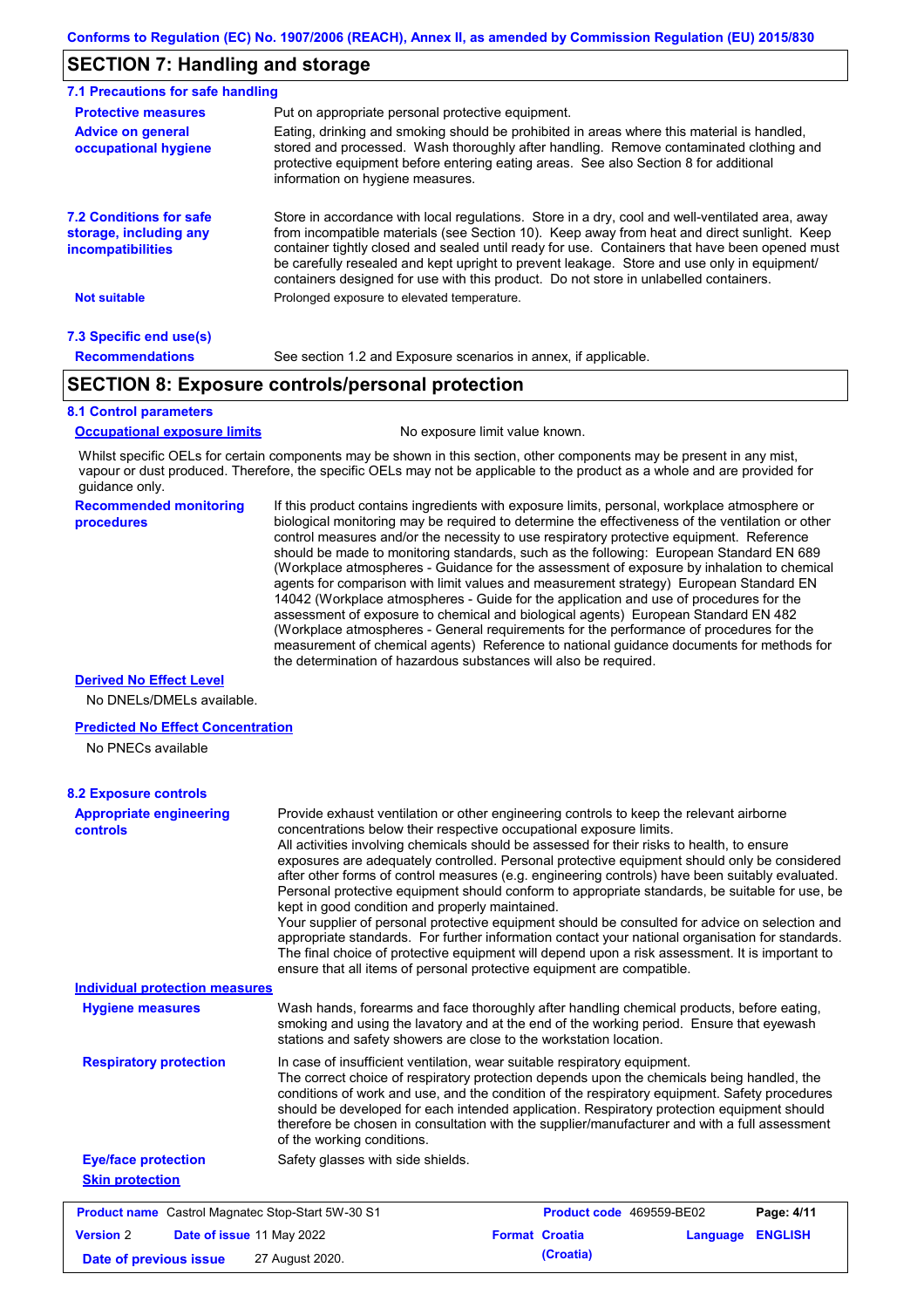### **SECTION 8: Exposure controls/personal protection**

**Hand protection** 

Because specific work environments and material handling practices vary, safety procedures should be developed for each intended application. The correct choice of protective gloves depends upon the chemicals being handled, and the conditions of work and use. Most gloves provide protection for only a limited time before they must be discarded and replaced (even the best chemically resistant gloves will break down after repeated chemical exposures).

Gloves should be chosen in consultation with the supplier / manufacturer and taking account of a full assessment of the working conditions.

Recommended: Nitrile gloves. **Breakthrough time:**

Breakthrough time data are generated by glove manufacturers under laboratory test conditions and represent how long a glove can be expected to provide effective permeation resistance. It is important when following breakthrough time recommendations that actual workplace conditions are taken into account. Always consult with your glove supplier for up-to-date technical information on breakthrough times for the recommended glove type. Our recommendations on the selection of gloves are as follows:

Continuous contact:

Gloves with a minimum breakthrough time of 240 minutes, or >480 minutes if suitable gloves can be obtained.

If suitable gloves are not available to offer that level of protection, gloves with shorter breakthrough times may be acceptable as long as appropriate glove maintenance and replacement regimes are determined and adhered to.

Short-term / splash protection:

Recommended breakthrough times as above.

It is recognised that for short-term, transient exposures, gloves with shorter breakthrough times may commonly be used. Therefore, appropriate maintenance and replacement regimes must be determined and rigorously followed.

#### **Glove Thickness:**

For general applications, we recommend gloves with a thickness typically greater than 0.35 mm.

It should be emphasised that glove thickness is not necessarily a good predictor of glove resistance to a specific chemical, as the permeation efficiency of the glove will be dependent on the exact composition of the glove material. Therefore, glove selection should also be based on consideration of the task requirements and knowledge of breakthrough times. Glove thickness may also vary depending on the glove manufacturer, the glove type and the glove model. Therefore, the manufacturers' technical data should always be taken into account to ensure selection of the most appropriate glove for the task.

Note: Depending on the activity being conducted, gloves of varying thickness may be required for specific tasks. For example:

 • Thinner gloves (down to 0.1 mm or less) may be required where a high degree of manual dexterity is needed. However, these gloves are only likely to give short duration protection and would normally be just for single use applications, then disposed of.

 • Thicker gloves (up to 3 mm or more) may be required where there is a mechanical (as well as a chemical) risk i.e. where there is abrasion or puncture potential.

**Skin and body**

Use of protective clothing is good industrial practice.

Personal protective equipment for the body should be selected based on the task being performed and the risks involved and should be approved by a specialist before handling this product.

Cotton or polyester/cotton overalls will only provide protection against light superficial contamination that will not soak through to the skin. Overalls should be laundered on a regular basis. When the risk of skin exposure is high (e.g. when cleaning up spillages or if there is a risk of splashing) then chemical resistant aprons and/or impervious chemical suits and boots will be required.

| <b>Product name</b> Castrol Magnatec Stop-Start 5W-30 S1 |  |                                  | <b>Product code</b> 469559-BE02 | Page: 5/11            |                         |  |
|----------------------------------------------------------|--|----------------------------------|---------------------------------|-----------------------|-------------------------|--|
| <b>Version 2</b>                                         |  | <b>Date of issue 11 May 2022</b> |                                 | <b>Format Croatia</b> | <b>Language ENGLISH</b> |  |
| Date of previous issue                                   |  | 27 August 2020.                  |                                 | (Croatia)             |                         |  |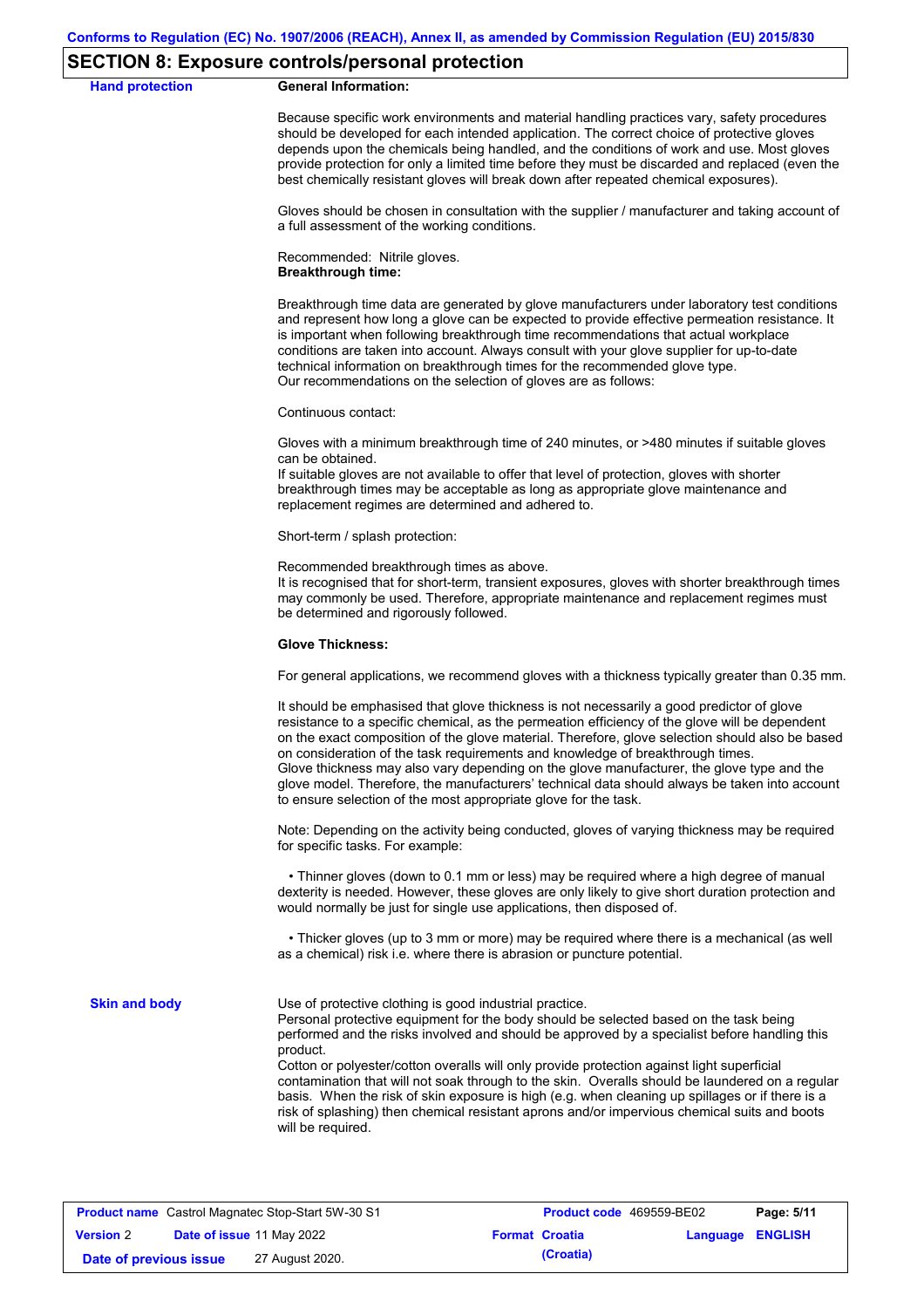# **SECTION 8: Exposure controls/personal protection**

| <b>Refer to standards:</b>                | Respiratory protection: EN 529<br>Gloves: EN 420, EN 374<br>Eye protection: EN 166<br>Filtering half-mask: EN 149<br>Filtering half-mask with valve: EN 405<br>Half-mask: EN 140 plus filter<br>Full-face mask: EN 136 plus filter<br>Particulate filters: FN 143<br>Gas/combined filters: EN 14387                           |
|-------------------------------------------|-------------------------------------------------------------------------------------------------------------------------------------------------------------------------------------------------------------------------------------------------------------------------------------------------------------------------------|
| <b>Environmental exposure</b><br>controls | Emissions from ventilation or work process equipment should be checked to ensure they<br>comply with the requirements of environmental protection legislation. In some cases, fume<br>scrubbers, filters or engineering modifications to the process equipment will be necessary to<br>reduce emissions to acceptable levels. |

# **SECTION 9: Physical and chemical properties**

The conditions of measurement of all properties are at standard temperature and pressure unless otherwise indicated.

### **9.1 Information on basic physical and chemical properties**

| <b>Appearance</b>                                      |                                              |
|--------------------------------------------------------|----------------------------------------------|
| <b>Physical state</b>                                  | Liguid.                                      |
| <b>Colour</b>                                          | Amber. [Light]                               |
| <b>Odour</b>                                           | Not available.                               |
| <b>Odour threshold</b>                                 | Not available.                               |
| рH                                                     | Mot applicable.                              |
| <b>Melting point/freezing point</b>                    | Not available.                               |
| Initial boiling point and boiling<br>range             | Not available.                               |
| <b>Pour point</b>                                      | -46 °C                                       |
| <b>Flash point</b>                                     | Closed cup: 209°C (408.2°F) [Pensky-Martens] |
| <b>Evaporation rate</b>                                | Not available.                               |
| <b>Flammability (solid, gas)</b>                       | Not available.                               |
| <b>Upper/lower flammability or</b><br>explosive limits | Not available.                               |

**Vapour pressure**

Not available.

|                                                   |                                                                                        | Vapour Pressure at 20°C |          |                       | Vapour pressure at 50°C |                          |               |                |
|---------------------------------------------------|----------------------------------------------------------------------------------------|-------------------------|----------|-----------------------|-------------------------|--------------------------|---------------|----------------|
|                                                   | <b>Ingredient name</b>                                                                 | mm Hg kPa               |          | <b>Method</b>         | mm<br>Hg                | kPa                      | <b>Method</b> |                |
|                                                   | <b>L</b> úbricating oils<br>(petroleum), C20-50,<br>hydrotreated neutral oil-<br>based | <0.08                   | < 0.011  | <b>ASTM D 5191</b>    |                         |                          |               |                |
|                                                   | Lubricating oils<br>(petroleum), C20-50,<br>hydrotreated neutral oil-<br>based         | <0.08                   | < 0.011  | <b>ASTM D 5191</b>    |                         |                          |               |                |
|                                                   | bis(nonylphenyl)amine                                                                  | < 0.01                  | < 0.0013 | EU A.4                | $\mathbf 0$             | $\Omega$                 | EU A.4        |                |
|                                                   | Distillates (petroleum),<br>solvent-dewaxed<br>heavy paraffinic                        | < 0.08                  | < 0.011  | <b>ASTM D 5191</b>    |                         |                          |               |                |
|                                                   | Distillates (petroleum),<br>hydrotreated heavy<br>paraffinic                           | < 0.08                  | < 0.011  | <b>ASTM D 5191</b>    |                         |                          |               |                |
| <b>Vapour density</b>                             | Not available.                                                                         |                         |          |                       |                         |                          |               |                |
| <b>Relative density</b>                           | Not available.                                                                         |                         |          |                       |                         |                          |               |                |
| <b>Density</b>                                    | <1000 kg/m <sup>3</sup> (<1 g/cm <sup>3</sup> ) at 15 <sup>°</sup> C                   |                         |          |                       |                         |                          |               |                |
| <b>Solubility(ies)</b>                            | insoluble in water.                                                                    |                         |          |                       |                         |                          |               |                |
| <b>Partition coefficient: n-octanol/</b><br>water | Mot applicable.                                                                        |                         |          |                       |                         |                          |               |                |
| <b>Auto-ignition temperature</b>                  | <b>Ingredient name</b>                                                                 |                         | °C       | °F                    |                         | <b>Method</b>            |               |                |
|                                                   | bis(nonylphenyl)amine                                                                  |                         | 440      | 824                   |                         | <b>EU A.15</b>           |               |                |
| <b>Decomposition temperature</b>                  | Not available.                                                                         |                         |          |                       |                         |                          |               |                |
| Product name Castrol Magnatec Stop-Start 5W-30 S1 |                                                                                        |                         |          |                       |                         | Product code 469559-BE02 |               | Page: 6/11     |
| <b>Version 2</b><br>Date of issue 11 May 2022     |                                                                                        |                         |          | <b>Format Croatia</b> |                         |                          | Language      | <b>ENGLISH</b> |
| Date of previous issue                            | 27 August 2020.                                                                        |                         |          | (Croatia)             |                         |                          |               |                |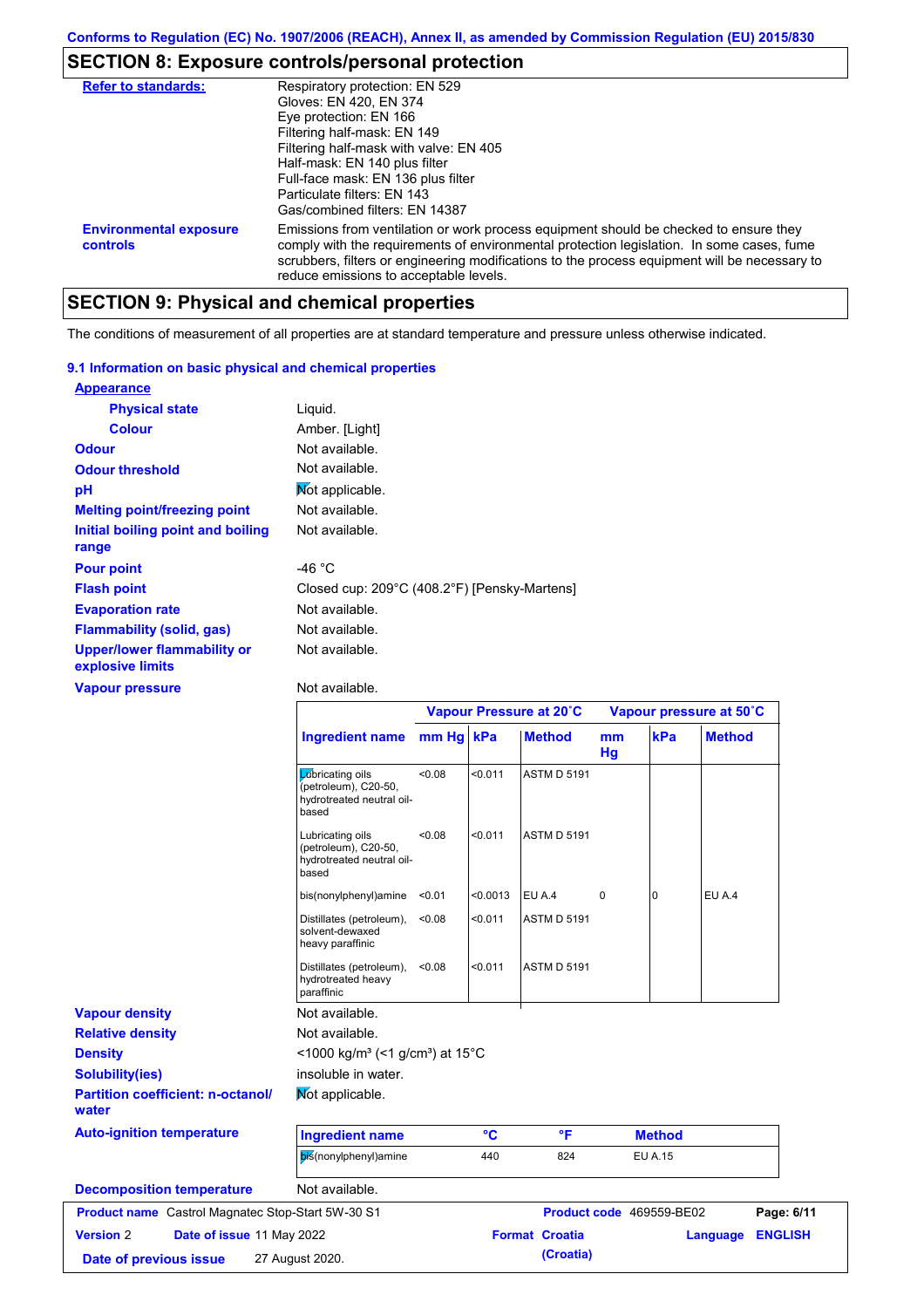|                                                   | <b>SECTION 9: Physical and chemical properties</b>                                                                                                                      |  |  |  |  |  |
|---------------------------------------------------|-------------------------------------------------------------------------------------------------------------------------------------------------------------------------|--|--|--|--|--|
| <b>Viscosity</b>                                  | Kinematic: 59.9 mm <sup>2</sup> /s (59.9 cSt) at 40°C<br>Kinematic: 10.3 mm <sup>2</sup> /s (10.3 cSt) at 100 $^{\circ}$ C                                              |  |  |  |  |  |
| <b>Explosive properties</b>                       | Not available.                                                                                                                                                          |  |  |  |  |  |
| <b>Oxidising properties</b>                       | Not available.                                                                                                                                                          |  |  |  |  |  |
| <b>Particle characteristics</b>                   |                                                                                                                                                                         |  |  |  |  |  |
| <b>Median particle size</b>                       | Mot applicable.                                                                                                                                                         |  |  |  |  |  |
| 9.2 Other information                             |                                                                                                                                                                         |  |  |  |  |  |
| No additional information.                        |                                                                                                                                                                         |  |  |  |  |  |
| <b>SECTION 10: Stability and reactivity</b>       |                                                                                                                                                                         |  |  |  |  |  |
| <b>10.1 Reactivity</b>                            | No specific test data available for this product. Refer to Conditions to avoid and Incompatible<br>materials for additional information.                                |  |  |  |  |  |
| <b>10.2 Chemical stability</b>                    | The product is stable.                                                                                                                                                  |  |  |  |  |  |
| <b>10.3 Possibility of</b><br>hazardous reactions | Under normal conditions of storage and use, hazardous reactions will not occur.<br>Under normal conditions of storage and use, hazardous polymerisation will not occur. |  |  |  |  |  |
| <b>10.4 Conditions to avoid</b>                   | Avoid all possible sources of ignition (spark or flame).                                                                                                                |  |  |  |  |  |
| 10.5 Incompatible materials                       | Reactive or incompatible with the following materials: oxidising materials.                                                                                             |  |  |  |  |  |
| <b>10.6 Hazardous</b>                             | Under normal conditions of storage and use, hazardous decomposition products should not be                                                                              |  |  |  |  |  |

# **SECTION 11: Toxicological information**

produced.

### **11.1 Information on toxicological effects**

**Acute toxicity estimates**

**decomposition products**

| <b>Product/ingredient name</b>                     |                                                                                            | Oral (mg/<br>kg)                                                                                                    | <b>Dermal</b><br>(mg/kg) | <b>Inhalation</b><br>(gases)<br>(ppm) | <b>Inhalation</b><br>(vapours)<br>(mg/l) | <b>Inhalation</b><br><b>(dusts)</b><br>and mists)<br>(mg/l) |  |
|----------------------------------------------------|--------------------------------------------------------------------------------------------|---------------------------------------------------------------------------------------------------------------------|--------------------------|---------------------------------------|------------------------------------------|-------------------------------------------------------------|--|
| Zong chain alkyl phenol                            |                                                                                            | 2500                                                                                                                | N/A                      | N/A                                   | N/A                                      | N/A                                                         |  |
| <b>Information on likely</b><br>routes of exposure | Routes of entry anticipated: Dermal, Inhalation.                                           |                                                                                                                     |                          |                                       |                                          |                                                             |  |
| <b>Potential acute health effects</b>              |                                                                                            |                                                                                                                     |                          |                                       |                                          |                                                             |  |
| <b>Inhalation</b>                                  |                                                                                            | Exposure to decomposition products may cause a health hazard. Serious effects may be<br>delayed following exposure. |                          |                                       |                                          |                                                             |  |
| <b>Ingestion</b>                                   | No known significant effects or critical hazards.                                          |                                                                                                                     |                          |                                       |                                          |                                                             |  |
| <b>Skin contact</b>                                | Defatting to the skin. May cause skin dryness and irritation.                              |                                                                                                                     |                          |                                       |                                          |                                                             |  |
| <b>Eye contact</b>                                 |                                                                                            | No known significant effects or critical hazards.                                                                   |                          |                                       |                                          |                                                             |  |
|                                                    | <b>Symptoms related to the physical, chemical and toxicological characteristics</b>        |                                                                                                                     |                          |                                       |                                          |                                                             |  |
| <b>Inhalation</b>                                  | No specific data.                                                                          |                                                                                                                     |                          |                                       |                                          |                                                             |  |
| <b>Ingestion</b>                                   | No specific data.                                                                          |                                                                                                                     |                          |                                       |                                          |                                                             |  |
| <b>Skin contact</b>                                | irritation<br>dryness<br>cracking                                                          | Adverse symptoms may include the following:                                                                         |                          |                                       |                                          |                                                             |  |
| <b>Eye contact</b>                                 | No specific data.                                                                          |                                                                                                                     |                          |                                       |                                          |                                                             |  |
|                                                    | Delayed and immediate effects as well as chronic effects from short and long-term exposure |                                                                                                                     |                          |                                       |                                          |                                                             |  |
| <b>Inhalation</b>                                  | respiratory tract.                                                                         | Overexposure to the inhalation of airborne droplets or aerosols may cause irritation of the                         |                          |                                       |                                          |                                                             |  |
| <b>Ingestion</b>                                   | Ingestion of large quantities may cause nausea and diarrhoea.                              |                                                                                                                     |                          |                                       |                                          |                                                             |  |
| <b>Skin contact</b>                                | Prolonged or repeated contact can defat the skin and lead to irritation and/or dermatitis. |                                                                                                                     |                          |                                       |                                          |                                                             |  |
| <b>Eye contact</b>                                 | Potential risk of transient stinging or redness if accidental eye contact occurs.          |                                                                                                                     |                          |                                       |                                          |                                                             |  |
|                                                    |                                                                                            |                                                                                                                     |                          |                                       |                                          |                                                             |  |

| <b>Product name</b> Castrol Magnatec Stop-Start 5W-30 S1 |  |                                  | <b>Product code</b> 469559-BE02 |                         | Page: 7/11 |
|----------------------------------------------------------|--|----------------------------------|---------------------------------|-------------------------|------------|
| <b>Version 2</b>                                         |  | <b>Date of issue 11 May 2022</b> | <b>Format Croatia</b>           | <b>Language ENGLISH</b> |            |
| Date of previous issue                                   |  | 27 August 2020.                  | (Croatia)                       |                         |            |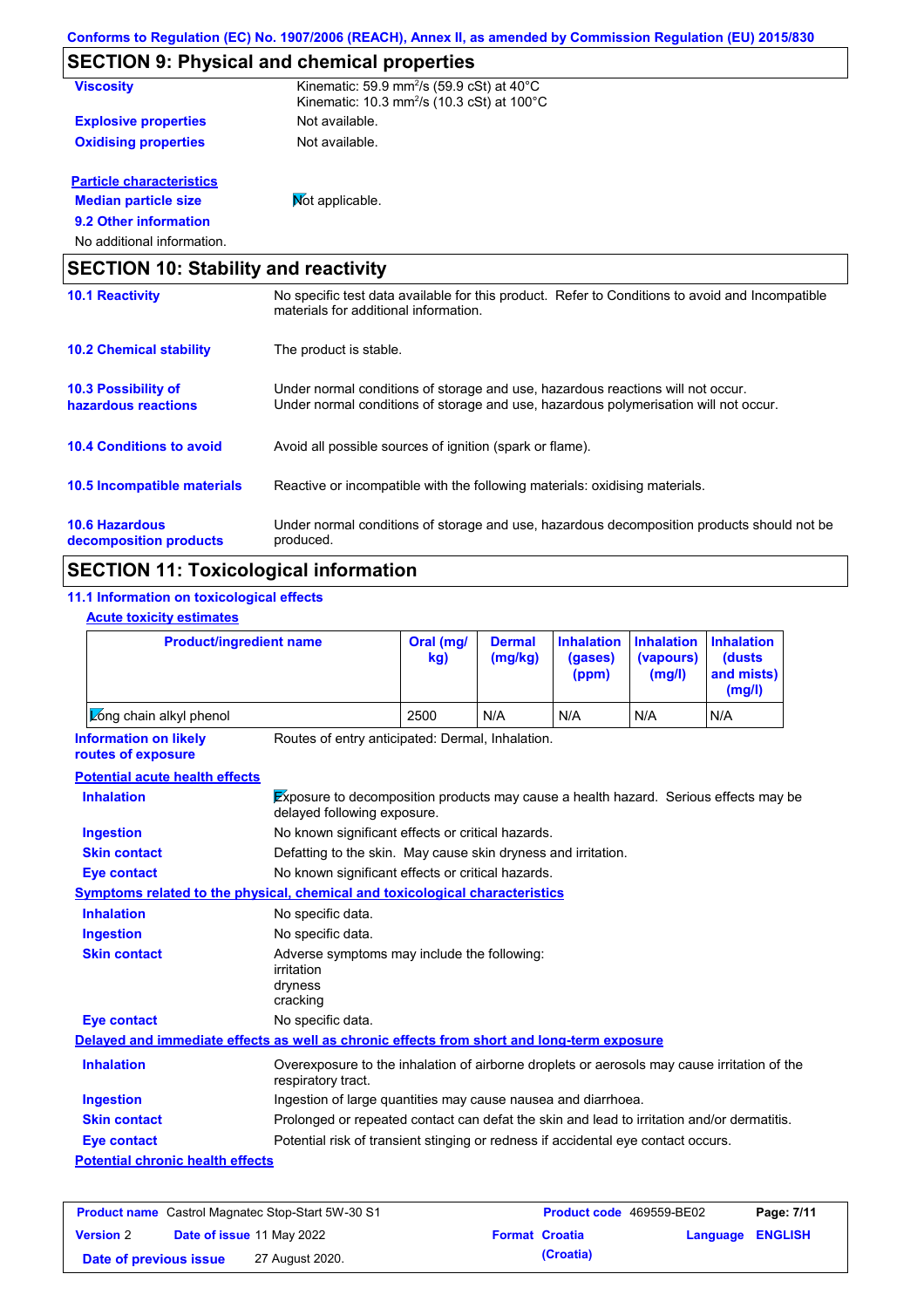### **SECTION 11: Toxicological information**

| <b>General</b>               | USED ENGINE OILS                                                                                                                                                                                                                                                                                                                                                                     |
|------------------------------|--------------------------------------------------------------------------------------------------------------------------------------------------------------------------------------------------------------------------------------------------------------------------------------------------------------------------------------------------------------------------------------|
|                              | Combustion products resulting from the operation of internal combustion engines contaminate<br>engine oils during use. Used engine oil may contain hazardous components which have the<br>potential to cause skin cancer. Frequent or prolonged contact with all types and makes of used<br>engine oil must therefore be avoided and a high standard of personal hygiene maintained. |
| <b>Carcinogenicity</b>       | No known significant effects or critical hazards.                                                                                                                                                                                                                                                                                                                                    |
| <b>Mutagenicity</b>          | No known significant effects or critical hazards.                                                                                                                                                                                                                                                                                                                                    |
| <b>Developmental effects</b> | No known significant effects or critical hazards.                                                                                                                                                                                                                                                                                                                                    |
| <b>Fertility effects</b>     | No known significant effects or critical hazards.                                                                                                                                                                                                                                                                                                                                    |

# **SECTION 12: Ecological information**

### **12.1 Toxicity**

**Environmental hazards** Not classified as dangerous

### **12.2 Persistence and degradability**

Expected to be biodegradable.

### **12.3 Bioaccumulative potential**

This product is not expected to bioaccumulate through food chains in the environment.

| <b>12.4 Mobility in soil</b>                                  |                                                                      |
|---------------------------------------------------------------|----------------------------------------------------------------------|
| <b>Soil/water partition</b><br>coefficient (K <sub>oc</sub> ) | Not available.                                                       |
| <b>Mobility</b>                                               | Spillages may penetrate the soil causing ground water contamination. |

### **12.5 Results of PBT and vPvB assessment**

Product does not meet the criteria for PBT or vPvB according to Regulation (EC) No. 1907/2006, Annex XIII.

### **12.6 Other adverse effects**

Spills may form a film on water surfaces causing physical damage to organisms. Oxygen transfer could also be impaired. **Other ecological information**

### **SECTION 13: Disposal considerations**

### **13.1 Waste treatment methods**

#### Where possible, arrange for product to be recycled. Dispose of via an authorised person/ licensed waste disposal contractor in accordance with local regulations. **Methods of disposal Product**

### **Hazardous waste** Yes.

| European waste catalogue (EWC) |                                                                 |  |  |  |
|--------------------------------|-----------------------------------------------------------------|--|--|--|
| <b>Waste code</b>              | <b>Waste designation</b>                                        |  |  |  |
| $130205*$                      | mineral-based non-chlorinated engine, gear and lubricating oils |  |  |  |

However, deviation from the intended use and/or the presence of any potential contaminants may require an alternative waste disposal code to be assigned by the end user.

| <b>Packaging</b>           |                                                                                                                                                                                                                                         |
|----------------------------|-----------------------------------------------------------------------------------------------------------------------------------------------------------------------------------------------------------------------------------------|
| <b>Methods of disposal</b> | Where possible, arrange for product to be recycled. Dispose of via an authorised person/<br>licensed waste disposal contractor in accordance with local regulations.                                                                    |
| <b>Special precautions</b> | This material and its container must be disposed of in a safe way. Empty containers or liners<br>may retain some product residues. Avoid dispersal of spilt material and runoff and contact with<br>soil, waterways, drains and sewers. |
| <b>References</b>          | Commission 2014/955/EU<br>Directive 2008/98/EC                                                                                                                                                                                          |

# **SECTION 14: Transport information**

| <b>Product name</b> Castrol Magnatec Stop-Start 5W-30 S1 |  |                                  | <b>Product code</b> 469559-BE02 | Page: 8/11            |                         |  |
|----------------------------------------------------------|--|----------------------------------|---------------------------------|-----------------------|-------------------------|--|
| <b>Version 2</b>                                         |  | <b>Date of issue 11 May 2022</b> |                                 | <b>Format Croatia</b> | <b>Language ENGLISH</b> |  |
| Date of previous issue                                   |  | 27 August 2020.                  |                                 | (Croatia)             |                         |  |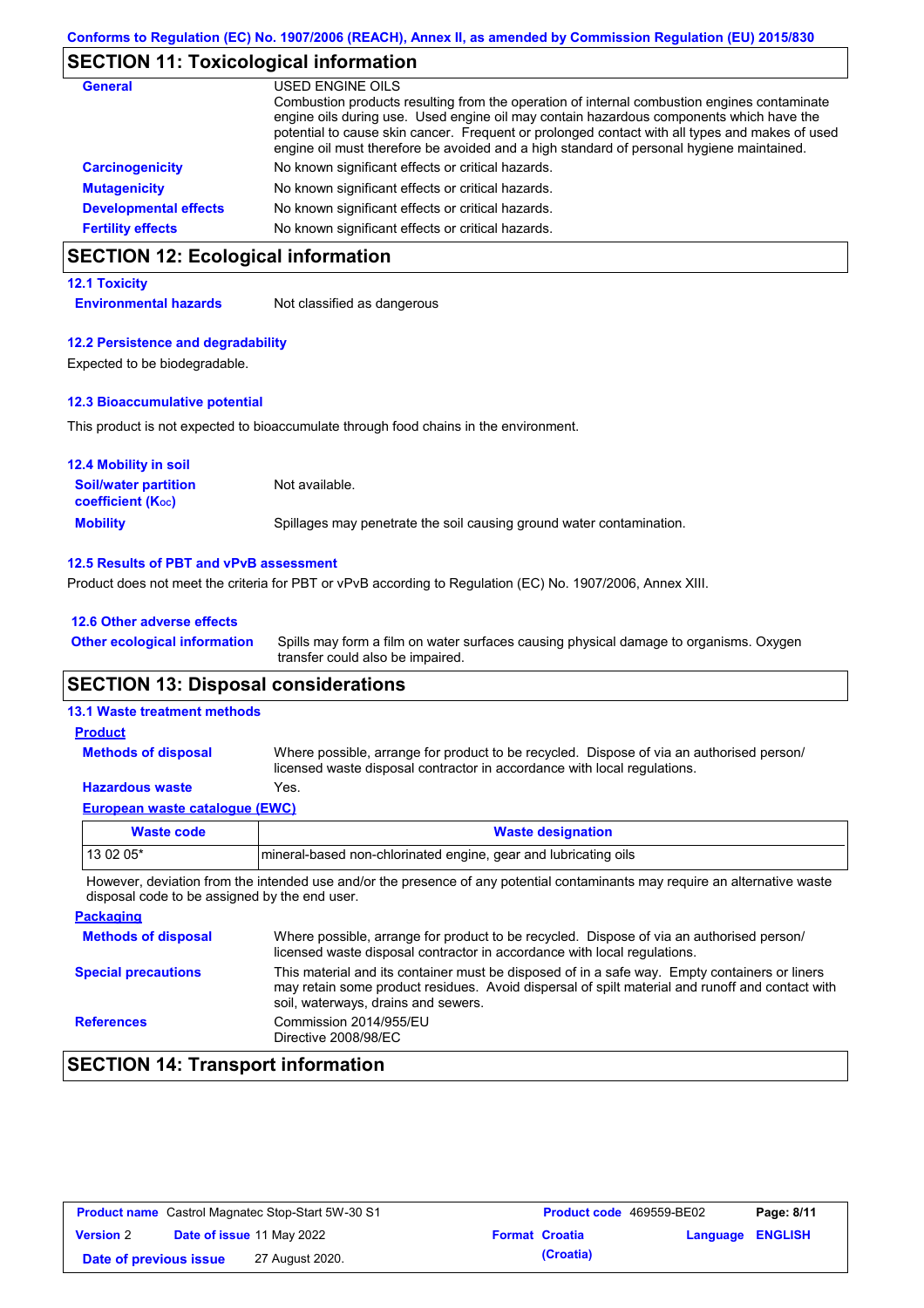# **SECTION 14: Transport information**

|                                           | <b>ADR/RID</b> | <b>ADN</b>     | <b>IMDG</b>    | <b>IATA</b>    |  |
|-------------------------------------------|----------------|----------------|----------------|----------------|--|
| 14.1 UN number                            | Not regulated. | Not regulated. | Not regulated. | Not regulated. |  |
| 14.2 UN proper<br>shipping name           |                |                |                |                |  |
| <b>14.3 Transport</b><br>hazard class(es) |                |                |                |                |  |
| 14.4 Packing<br>group                     |                |                |                |                |  |
| 14.5<br><b>Environmental</b><br>hazards   | No.            | No.            | No.            | No.            |  |
| <b>Additional</b><br>information          |                |                |                |                |  |

**14.6 Special precautions for user** Not available.

**14.7 Transport in bulk according to IMO instruments**

Not available.

### **SECTION 15: Regulatory information**

**Other regulations REACH Status** The company, as identified in Section 1, sells this product in the EU in compliance with the current requirements of REACH. **15.1 Safety, health and environmental regulations/legislation specific for the substance or mixture EU Regulation (EC) No. 1907/2006 (REACH) Annex XIV - List of substances subject to authorisation Substances of very high concern** None of the components are listed. All components are listed or exempted. All components are listed or exempted. All components are listed or exempted. All components are listed or exempted. All components are active or exempted. All components are listed or exempted. At least one component is not listed. **United States inventory (TSCA 8b) Australia inventory (AIIC) Canada inventory China inventory (IECSC) Japan inventory (CSCL) Korea inventory (KECI) Philippines inventory (PICCS) Taiwan Chemical Substances Inventory (TCSI)** All components are listed or exempted. **Ozone depleting substances (1005/2009/EU)** Not listed. **Prior Informed Consent (PIC) (649/2012/EU)** None of the components are listed. **Annex XIV EU Regulation (EC) No. 1907/2006 (REACH) Annex XVII - Restrictions on the manufacture, placing on the market and use of certain dangerous substances, mixtures and articles** Not applicable.

**Product name** Castrol Magnatec Stop-Start 5W-30 S1 **Product code** 469559-BE02 **Page: 9/11 Version** 2 **Date of issue** 11 May 2022 **Format Croatia Language ENGLISH Date of previous issue** 27 August 2020.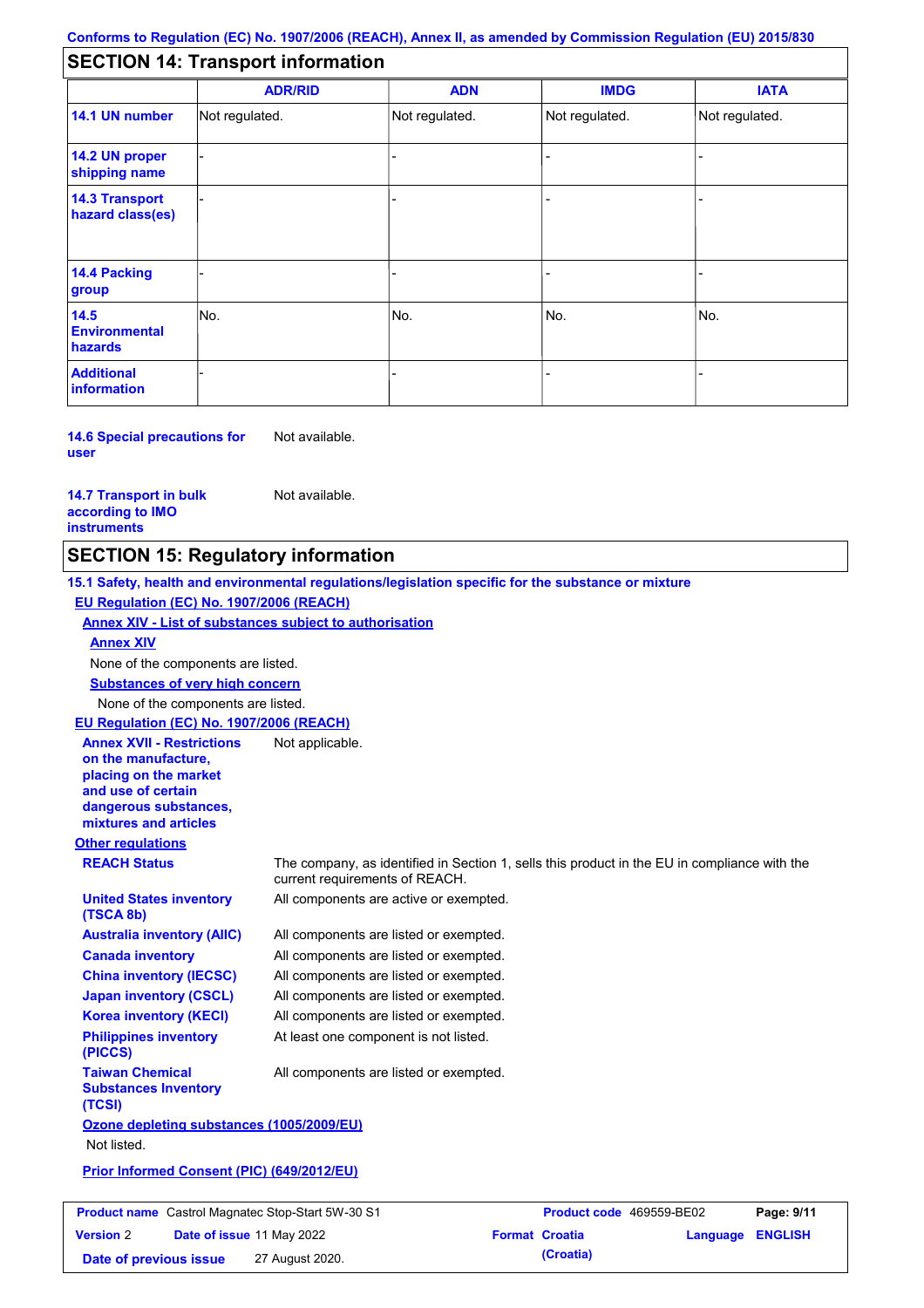# **SECTION 15: Regulatory information**

Not listed.

**Persistent Organic Pollutants** Not listed.

### **EU - Water framework directive - Priority substances**

None of the components are listed.

### **Seveso Directive**

This product is not controlled under the Seveso Directive.

| <b>15.2 Chemical safety</b> | A Chemical Safety Assessment has been carried out for one or more of the substances within  |
|-----------------------------|---------------------------------------------------------------------------------------------|
| assessment                  | this mixture. A Chemical Safety Assessment has not been carried out for the mixture itself. |

# **SECTION 16: Other information**

| <b>Abbreviations and acronyms</b> | ADN = European Provisions concerning the International Carriage of Dangerous Goods by<br>Inland Waterway                  |
|-----------------------------------|---------------------------------------------------------------------------------------------------------------------------|
|                                   | ADR = The European Agreement concerning the International Carriage of Dangerous Goods by<br>Road                          |
|                                   | ATE = Acute Toxicity Estimate                                                                                             |
|                                   | BCF = Bioconcentration Factor                                                                                             |
|                                   | CAS = Chemical Abstracts Service                                                                                          |
|                                   | CLP = Classification, Labelling and Packaging Regulation [Regulation (EC) No. 1272/2008]                                  |
|                                   | CSA = Chemical Safety Assessment                                                                                          |
|                                   | CSR = Chemical Safety Report                                                                                              |
|                                   | DMEL = Derived Minimal Effect Level                                                                                       |
|                                   | DNEL = Derived No Effect Level                                                                                            |
|                                   | EINECS = European Inventory of Existing Commercial chemical Substances                                                    |
|                                   | ES = Exposure Scenario                                                                                                    |
|                                   | EUH statement = CLP-specific Hazard statement                                                                             |
|                                   | EWC = European Waste Catalogue                                                                                            |
|                                   | GHS = Globally Harmonized System of Classification and Labelling of Chemicals                                             |
|                                   | IATA = International Air Transport Association                                                                            |
|                                   | IBC = Intermediate Bulk Container                                                                                         |
|                                   | <b>IMDG</b> = International Maritime Dangerous Goods                                                                      |
|                                   | LogPow = logarithm of the octanol/water partition coefficient                                                             |
|                                   | MARPOL = International Convention for the Prevention of Pollution From Ships, 1973 as                                     |
|                                   | modified by the Protocol of 1978. ("Marpol" = marine pollution)                                                           |
|                                   | OECD = Organisation for Economic Co-operation and Development                                                             |
|                                   | PBT = Persistent, Bioaccumulative and Toxic                                                                               |
|                                   | <b>PNEC</b> = Predicted No Effect Concentration                                                                           |
|                                   | REACH = Registration, Evaluation, Authorisation and Restriction of Chemicals Regulation                                   |
|                                   | [Regulation (EC) No. 1907/2006]<br>RID = The Regulations concerning the International Carriage of Dangerous Goods by Rail |
|                                   | RRN = REACH Registration Number                                                                                           |
|                                   | SADT = Self-Accelerating Decomposition Temperature                                                                        |
|                                   | SVHC = Substances of Very High Concern                                                                                    |
|                                   | STOT-RE = Specific Target Organ Toxicity - Repeated Exposure                                                              |
|                                   | STOT-SE = Specific Target Organ Toxicity - Single Exposure                                                                |
|                                   | $TWA = Time$ weighted average                                                                                             |
|                                   | $UN = United Nations$                                                                                                     |
|                                   | UVCB = Complex hydrocarbon substance                                                                                      |
|                                   | VOC = Volatile Organic Compound                                                                                           |
|                                   | vPvB = Very Persistent and Very Bioaccumulative                                                                           |
|                                   | Varies = may contain one or more of the following $64741-88-4$ / RRN 01-2119488706-23,                                    |
|                                   | 64741-89-5 / RRN 01-2119487067-30, 64741-95-3 / RRN 01-2119487081-40, 64741-96-4/ RRN                                     |
|                                   | 01-2119483621-38, 64742-01-4 / RRN 01-2119488707-21, 64742-44-5 / RRN                                                     |
|                                   | 01-2119985177-24, 64742-45-6, 64742-52-5 / RRN 01-2119467170-45, 64742-53-6 / RRN                                         |
|                                   | 01-2119480375-34, 64742-54-7 / RRN 01-2119484627-25, 64742-55-8 / RRN                                                     |
|                                   | 01-2119487077-29, 64742-56-9 / RRN 01-2119480132-48, 64742-57-0 / RRN                                                     |
|                                   | 01-2119489287-22, 64742-58-1, 64742-62-7 / RRN 01-2119480472-38, 64742-63-8,                                              |
|                                   | 64742-65-0 / RRN 01-2119471299-27, 64742-70-7 / RRN 01-2119487080-42, 72623-85-9 /                                        |
|                                   | RRN 01-2119555262-43, 72623-86-0 / RRN 01-2119474878-16, 72623-87-1 / RRN                                                 |
|                                   | 01-2119474889-13                                                                                                          |

### **Procedure used to derive the classification according to Regulation (EC) No. 1272/2008 [CLP/GHS]**

| <b>Classification</b>                                    | <b>Justification</b>     |          |                |  |
|----------------------------------------------------------|--------------------------|----------|----------------|--|
| Not classified.                                          |                          |          |                |  |
| <b>Product name</b> Castrol Magnatec Stop-Start 5W-30 S1 | Product code 469559-BE02 |          | Page: 10/11    |  |
| <b>Version 2</b><br>Date of issue 11 May 2022            | <b>Format Croatia</b>    | Language | <b>ENGLISH</b> |  |
| 27 August 2020.<br>Date of previous issue                | (Croatia)                |          |                |  |